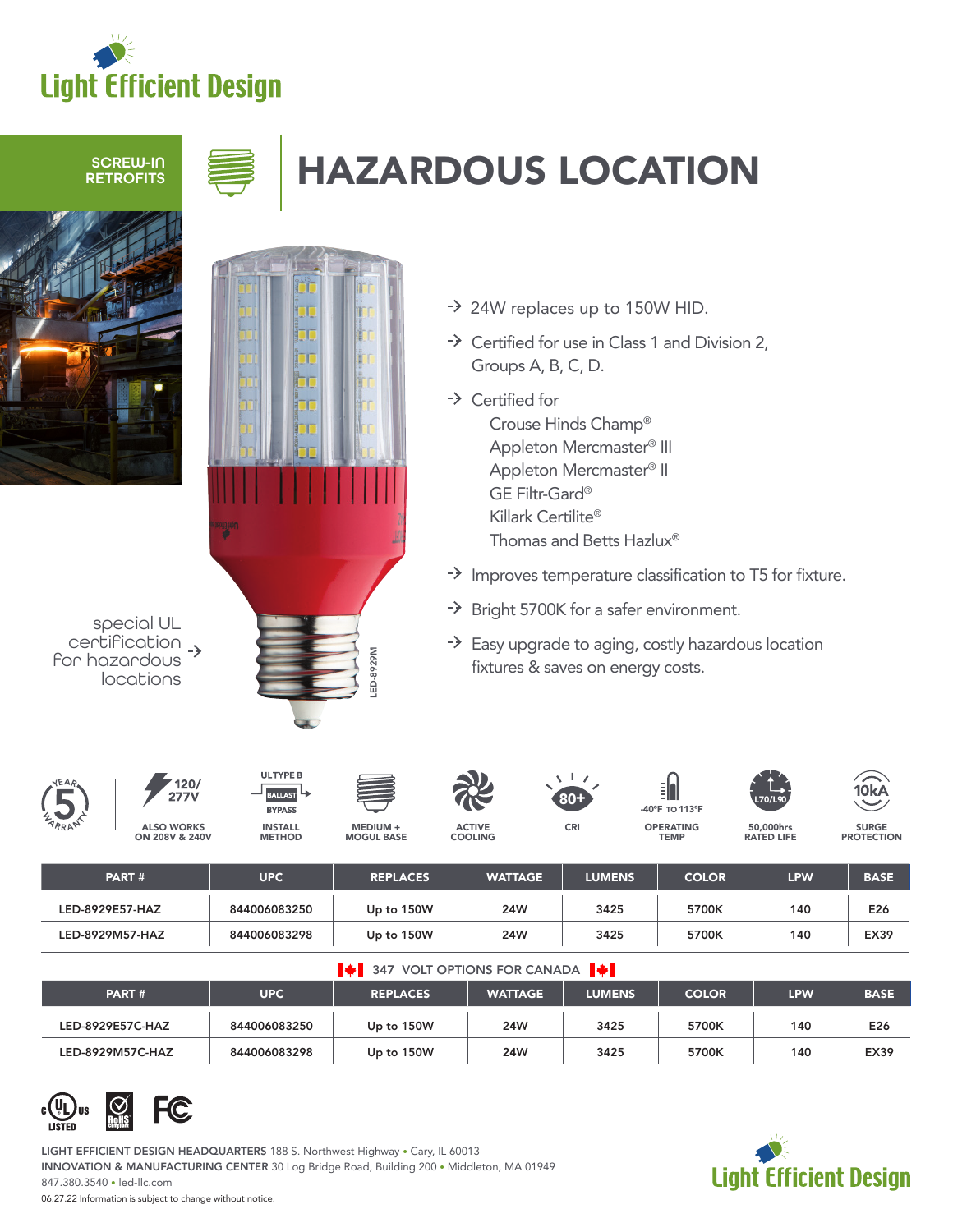

# **SCREW-IN**  $\left|\frac{1}{\text{RETROFITS}}\right|$  **HAZARDOUS LOCATION**





#### GE FILTR-GARD

| <b>FITTING</b>          | <b>FIKTR-GARD CATALOG #</b> | <b>BALLAST HOUSING</b> | <b>RETROFIT KIT</b> |
|-------------------------|-----------------------------|------------------------|---------------------|
| <b>Ballast Housing</b>  | Series H2 balst housings    | H2*05K, H2*05L, H2*10M | LED-8929E57-HAZ     |
| Cover/Mounting          | Series H2000 mounts         | <b>All Others</b>      | LED-8929M57-HAZ     |
| <b>Optical Assembly</b> | Series H2000 opticals       |                        |                     |

#### CROUSE-HINDS CHAMP

| <b>FITTING</b>                          | <b>CHAMP CATALOG #</b>                                                                                 | <b>BALLAST HOUSING.</b>      | <b>RETROFIT KIT</b>                 |
|-----------------------------------------|--------------------------------------------------------------------------------------------------------|------------------------------|-------------------------------------|
| <b>Ballast Housing</b>                  | VMVS, VMVM, VMVC<br>$(175, 100 \& 175)$                                                                | VMVS050, VMVM070,<br>VMVM100 | LED-8929E57-HAZ<br>LED-8929E57C-HAZ |
| <b>Champ Cover</b><br>(Mounting Module) | APM2, APM3, HPM2, CM2,<br>CM3, TWM2, TWM3, JM5,<br><b>PM5, QM25</b>                                    | <b>All Others</b>            | LED-8929M57-HAZ<br>LED-8929M57C-HAZ |
| Optical & Guard<br>Components           | G24, G24 S808, P21, PD70,<br>RA70, G241, G243, G245,<br>P241, R2, R3, R5, P23, PR2,<br><b>PR3, PR5</b> |                              |                                     |

#### APPLETON MERCMASTER III

| <b>FITTING</b>                                                                                                                                                         | <b>CHAMP CATALOG #</b>                                               | <b>BALLAST HOUSING</b>                                                                                                                                     | <b>RETROFIT KIT</b>                 |
|------------------------------------------------------------------------------------------------------------------------------------------------------------------------|----------------------------------------------------------------------|------------------------------------------------------------------------------------------------------------------------------------------------------------|-------------------------------------|
| <b>Ballast Housing</b>                                                                                                                                                 | MLBG, MLBR, KPB & KPBR                                               | <b>MLBG &amp;MLBR</b>                                                                                                                                      | LED-8929E57-HAZ<br>LED-8929E57C-HAZ |
| KPA75, KPA100, KPAF75,<br>KPAF100, KPC75, KPC100,<br><b>KPCH75, KPCH100,</b><br><b>Mounting Hood</b><br>KPS125, KPS150, KPST125,<br><b>KPST150, KPWB75,</b><br>KPWB100 | <b>KPB &amp; KPBR</b>                                                | LED-8929M57-HAZ<br>LED-8929M57C-HAZ                                                                                                                        |                                     |
|                                                                                                                                                                        |                                                                      | Note: This kit is for installation in the U.S. only when KPS125,                                                                                           |                                     |
| <b>Optical &amp; Guard</b><br>Components                                                                                                                               | KPA75, KPA100, KPAF75,<br>KPAF100, KPC75, KPC100,<br>KPCH75, KPCH100 | KPS150, KPST125, KPST150 mounting hoods are used. This<br>kit is not compatible with luminaires with the short 5 $1/2$ "<br>Globe VPGL-1HR and Guard KGU1. |                                     |



LIGHT EFFICIENT DESIGN HEADQUARTERS 188 S. Northwest Highway • Cary, IL 60013 INNOVATION & MANUFACTURING CENTER 30 Log Bridge Road, Building 200 • Middleton, MA 01949 847.380.3540 • led-llc.com